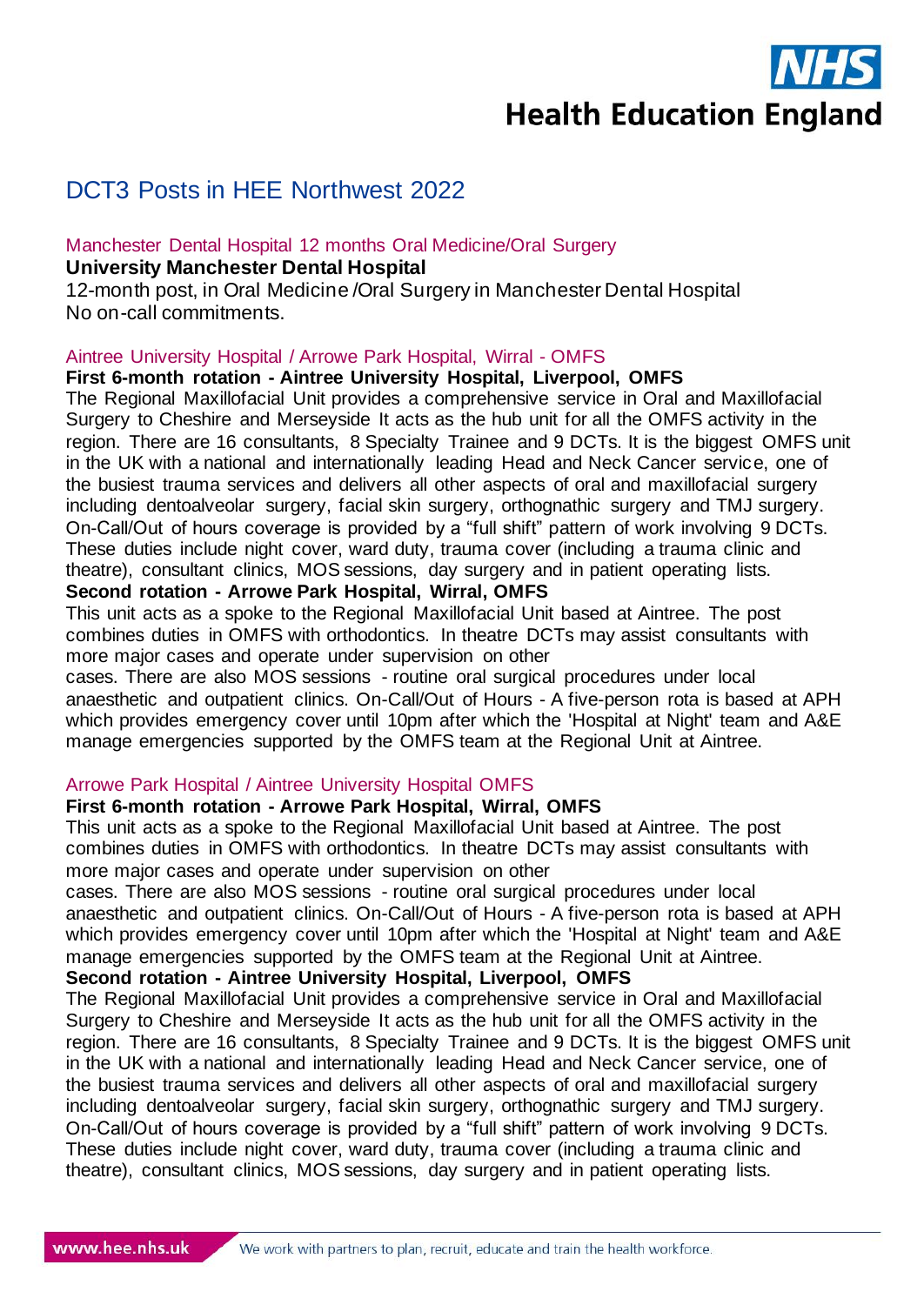#### Liverpool University Dental Hospital LUDH – Oral Surgery

## **Liverpool University Dental Hospital 12 months - Oral Surgery**

Liverpool University Dental Hospital (LUDH) is located on the main teaching hospital campus alongside the Royal Liverpool Hospital, Liverpool University Dental Hospital (LUDH) provides the full range of dental specialties, including oral medicine, oral surgery, paediatric, restorative, orthodontics and special care dentistry. There are 6 DCT1, 3 DCT2 and 4 DCT3 posts. The DCT3 posts are intended to offer experience and training in the specialty specific areas of Special Care Dentistry, Oral Surgery, Oral Medicine, Restorative Dentistry and Paediatric Dentistry.

No out of hours commitment.

# Liverpool University Dental Hospital LUDH – Restorative Dentistry

## **Liverpool University Dental Hospital 12 months - Restorative**

Liverpool University Dental Hospital (LUDH) is located on the main teaching hospital campus alongside the Royal Liverpool Hospital, Liverpool University Dental Hospital (LUDH) provides the full range of dental specialties, including oral medicine, oral surgery, paediatric, restorative, orthodontics and special care dentistry. There are 6 DCT1, 3 DCT2 and 4 DCT3 posts. The DCT3 posts are intended to offer experience and training in the specialty specific areas of Special Care Dentistry, Oral Surgery, Oral Medicine, Restorative Dentistry and Paediatric Dentistry.

No out of hours commitment.

# Liverpool University Dental Hospital LUDH – Special Care Dentistry

# **Liverpool University Dental Hospital 12 months – Special Care Dentistry**

Liverpool University Dental Hospital (LUDH) is located on the main teaching hospital campus alongside the Royal Liverpool Hospital, Liverpool University Dental Hospital (LUDH) provides the full range of dental specialties, including oral medicine, oral surgery, paediatric, restorative, orthodontics and special care dentistry. There are 6 DCT1, 3 DCT2 and 4 DCT3 posts. The DCT3 posts are intended to offer experience and training in the specialty specific areas of Special Care Dentistry, Oral Surgery, Oral Medicine, Restorative Dentistry and Paediatric Dentistry.

No out of hours commitment.

## Liverpool University Dental Hospital LUDH – Paediatric Dentistry

## **Liverpool University Dental Hospital 12 months – Paediatric Dentistry**

Liverpool University Dental Hospital (LUDH) is located on the main teaching hospital campus alongside the Royal Liverpool Hospital, Liverpool University Dental Hospital (LUDH) provides the full range of dental specialties, including oral medicine, oral surgery, paediatric, restorative, orthodontics and special care dentistry. There are 6 DCT1, 3 DCT2 and 4 DCT3 posts. The DCT3 posts are intended to offer experience and training in the specialty specific areas of Special Care Dentistry, Oral Surgery, Oral Medicine, Restorative Dentistry and Paediatric Dentistry.

No out of hours commitment.

# Manchester Dental Hospital 12 months Restorative

**University Manchester Dental Hospital UMDH Restorative Dentistry**